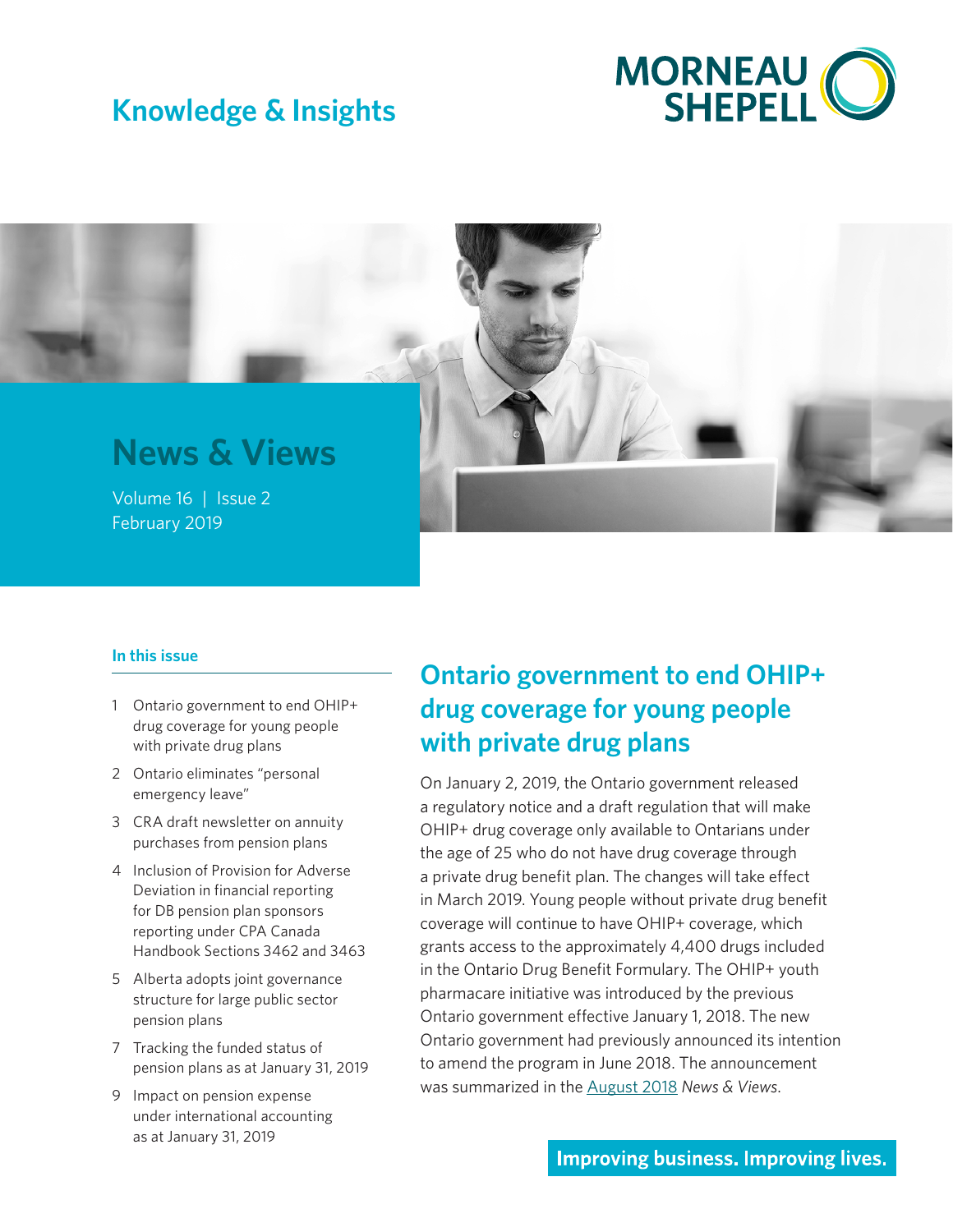## <span id="page-1-0"></span>**Definition of private drug plan**

The draft regulation defines a private drug plan broadly as "an employer, group or individual plan, program or account, however described, that could provide coverage for, including the provision of funding that could be used to pay for, any drug product," regardless of whether:

- the private insurance plan covers the particular drug for which coverage is sought;
- the child or youth or another person captured under the private insurance plan is required to pay a co-payment, deductible, or premium; or
- the child or youth has reached their annual maximum under the private insurance plan and no further coverage is available.

Individuals or families with private insurance that encounter significant out-of-pocket costs will once again be able to apply for additional financial support through the Trillium Drug Program. This was the case prior to the implementation of OHIP+ on January 1, 2018.

#### **Comment**

The impact of the change will vary from plan to plan, but employers and other drug plan sponsors should know that any cost savings they may have realized under the original OHIP+ youth pharmacare program will likely be negated.

The proposed regulations raise a number of questions. It is not clear how pharmacists and the government are to confirm whether young people have private insurance and how the transition will occur in March 2019. Some forms of indirect private drug coverage, such as a health care savings account, may raise interpretation questions. Finally, it is also open to question whether plan sponsors will be allowed to purposely exclude drug coverage for Ontario-resident youth under age 25 so that they can rely on the public OHIP+ program instead.

## **Ontario eliminates "personal emergency leave"**

Effective January 1, 2019, the Ontario government has repealed provisions introduced by the previous Ontario government in 2017 that provided for up to 10 days, including two paid days, of personal emergency leave, replacing it with separate entitlements to sick leave, family responsibility leave and bereavement leave. These new forms of leave are all unpaid.

#### **New forms of unpaid leave**

As of January 1, 2019, Ontario employees who have been employed for at least two consecutive weeks are annually entitled to:

- three days of sick leave due to personal illness, injury or medical emergency;
- three days of family responsibility leave due to a family member's illness, injury or medical emergency or due to an urgent matter concerning a family member; and
- two days of bereavement leave due to the death of a family member.

Personal emergency leave has been abolished, and the two paid days of personal emergency leave have not been replaced by new paid leave days.

## **Other changes to employment standards legisaltion**

The Ontario government has also repealed a provision that had prohibited employers from requiring an employee to provide a doctor's note as evidence of entitlement to leave.

Finally, the Ontario government has also repealed a provision that had prohibited compensating parttime, casual or temporary workers differently than their full-time counterparts, except where based on a seniority, merit or production-based system, or on another factor apart from employment status. The provision did not affect pension or benefit plans.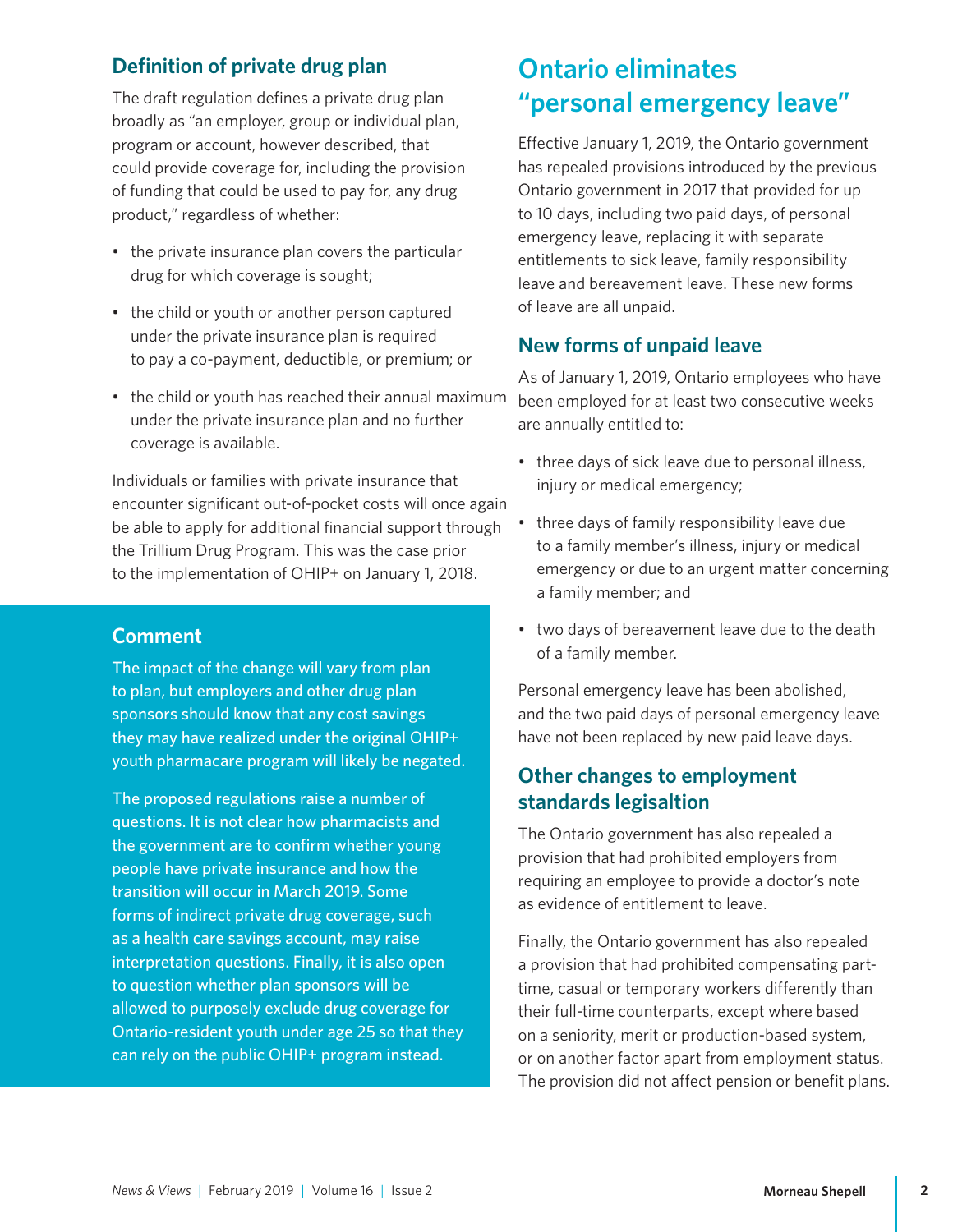#### <span id="page-2-0"></span>**Comment**

The changes adopted by the Ontario government repeal some of the changes to employment standards leave that were adopted by the previous Ontario government. However, a number of other new and extended leave provisions introduced by the previous provincial government remain unaffected. The details of these provisions were summarized in the [January 2018](https://www.morneaushepell.com/ca-en/insights/leaves-absence-updated-rules-affecting-pension-and-benefit-plans) edition of *News & Views*.

While a number of jurisdictions have moved towards requiring employers to provide paid leave to employees or to treat part-time and temporary employees the same as full-time employees, the new Ontario government has reversed this trend.

We will continue to monitor developments in this area.

## **CRA draft newsletter on annuity purchases from pension plans**

The Registered Plans Directorate of the Canada Revenue Agency (CRA) has released a draft newsletter for public consultation (the Draft Newsletter). The Draft Newsletter provides guidance on the tax effects of the purchase of annuities by both plan administrators and individuals from registered pension plans, with a focus on purchases of annuities from defined benefit (DB) pension plans.

#### **CRA's interpretation of "materially different"**

Section 147.4 of the *Income Tax Act* provides safe harbour for the purchase of an annuity from a pension plan, provided that the annuity terms are not "materially different" from the pension plan terms. If the annuity terms are materially different,

then section 147.4 does not apply and the individual is deemed to have received the full purchase price as a taxable payment from the pension plan.

Until the release of the Draft Newsletter, the CRA's practice has been to take a conservative view of the term "materially different", effectively requiring annuity terms to be substantively identical to the pension plan terms. This has proven problematic where the pension plan provides for adjustment based on the Consumer Price Index (CPI), as it can be difficult to find insurers willing to issue annuities to replicate that feature.

The Draft Newsletter states that the CRA will now accept fixed-rate indexation in lieu of CPI indexation. The fixed rate can either be the mid-range of the Bank of Canada's inflation control range at the date of purchase (currently, 2%) or the spread between Canada long bond and real return bonds in the month of purchase or the month preceding (currently, 1.57%). Where the pension plan provides a lesser rate of indexing based on CPI (such as CPI minus 1% or 40% of CPI), that rate must be adjusted accordingly.

This revised position applies to both buy-out annuities purchased by the pension plan administrators and annuities purchased by individuals using their commuted value upon termination of employment.

The Draft Newsletter states that, if a different method is elected, it is recommended that a written request be made to the Registered Plans Directorate with the rationale outlined. Such requests will reviewed on a case by case basis.

## **Annuity purchases by individuals using the commuted value**

Where the commuted value of pension plan benefits is not enough to purchase an annuity to provide the promised benefits, the purchase of the annuity with the commuted value is acceptable, provided that the purchase price is the only payment from the pension plan. The annuity can provide lesser benefits than the pension plan in such a situation.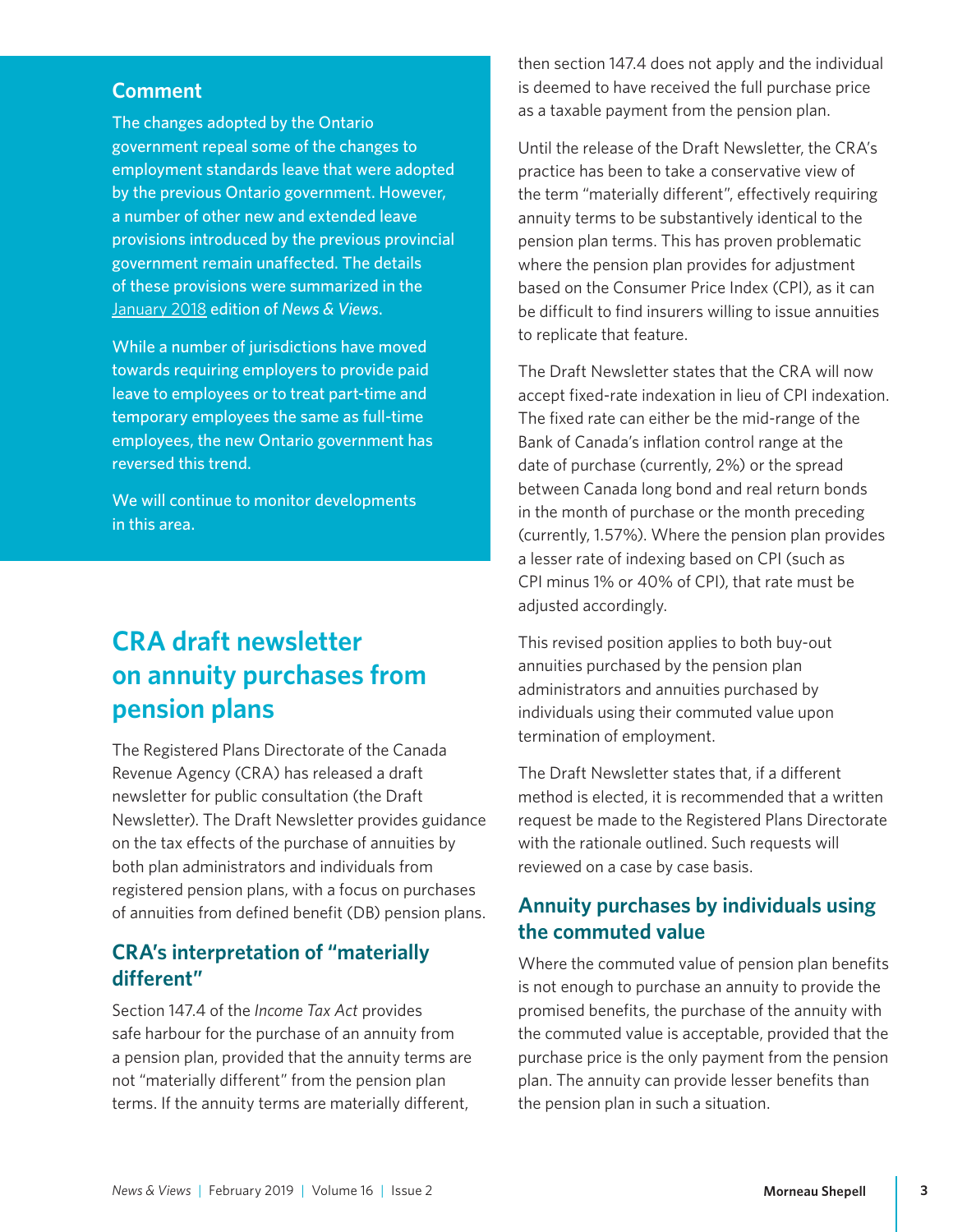<span id="page-3-0"></span>Where the commuted value of pension plan benefits is more than enough to provide the promised benefits under an annuity, the CRA has always maintained that the excess must be paid in cash to the member. This position is maintained in the Draft Newsletter.

#### **Comment**

The main change in the Draft Newsletter is the new guidance respecting the forms of inflation indexing that will not be considered materially different by the CRA from CPI-based indexing. These will be welcome to plan administrators of pension plans who wish to purchase annuities with respect to benefits with CPI-based indexing.

Written comments on the Draft Newsletter can be made on or before March 1, 2019.

# **Inclusion of Provision for Adverse Deviation in financial reporting for DB pension plan sponsors reporting under CPA Canada Handbook Sections 3462 and 3463**

The Accounting Standards Board (AcSB) has issued a Decision Summary which affects defined benefit pension plan sponsors that report under Sections 3462 (Private Enterprise) and 3463 (Not-for-Profit Organizations) of the Chartered Professional Accountants of Canada (CPA Canada) Handbook and elected to use funding valuation assumptions for financial reporting. The Decision Summary provides long-awaited guidance on the inclusion or exclusion of the explicit Provision for Adverse Deviations (PfAD) in the financial reporting of these entities.

The AcSB's standard for funding valuation requires valuations to be prepared in accordance with

legislative, regulatory and contractual requirements. In its Decision Summary, the AcSB has indicated that, where legislative, regulatory and contractual requirements stipulate separate calculations for various components of the funding requirement, the funding valuation reflected in financial statements will be comprised of the aggregate of those various components. This will include the PfAD.

It is expected that audit firms will follow the AcSB's Decision Summary. For entities that have elected to use results from their funding valuations rather than conducting separate accounting valuations in their financial statements, this would mean including the explicit PfAD in the going concern liability and normal cost when reporting in their financial statements.

#### **Comment**

This change will affect the financial reporting of defined benefit pension plan sponsors who report under CPA Canada Handbook Sections 3462 and 3463 and elected to use funding valuation assumptions for financial reporting, are registered in provinces that require a PfAD be included as a component of funding valuations, and have not been including the PfAD in their financial reporting. It remains unclear whether auditors will require revisions of 2018 financial statements, or will wait until the coming year before implementing. Companies that are still in the process of preparing their 2018 financial reporting may wish to consult with their auditors to confirm what they would deem reasonable in the financial reporting for the 2018 year.

The AcSB has directed its staff to consider further public communications in regards to the Decision Summary. Additional details and direction clarifying the Decision Summary may therefore be released in the coming months.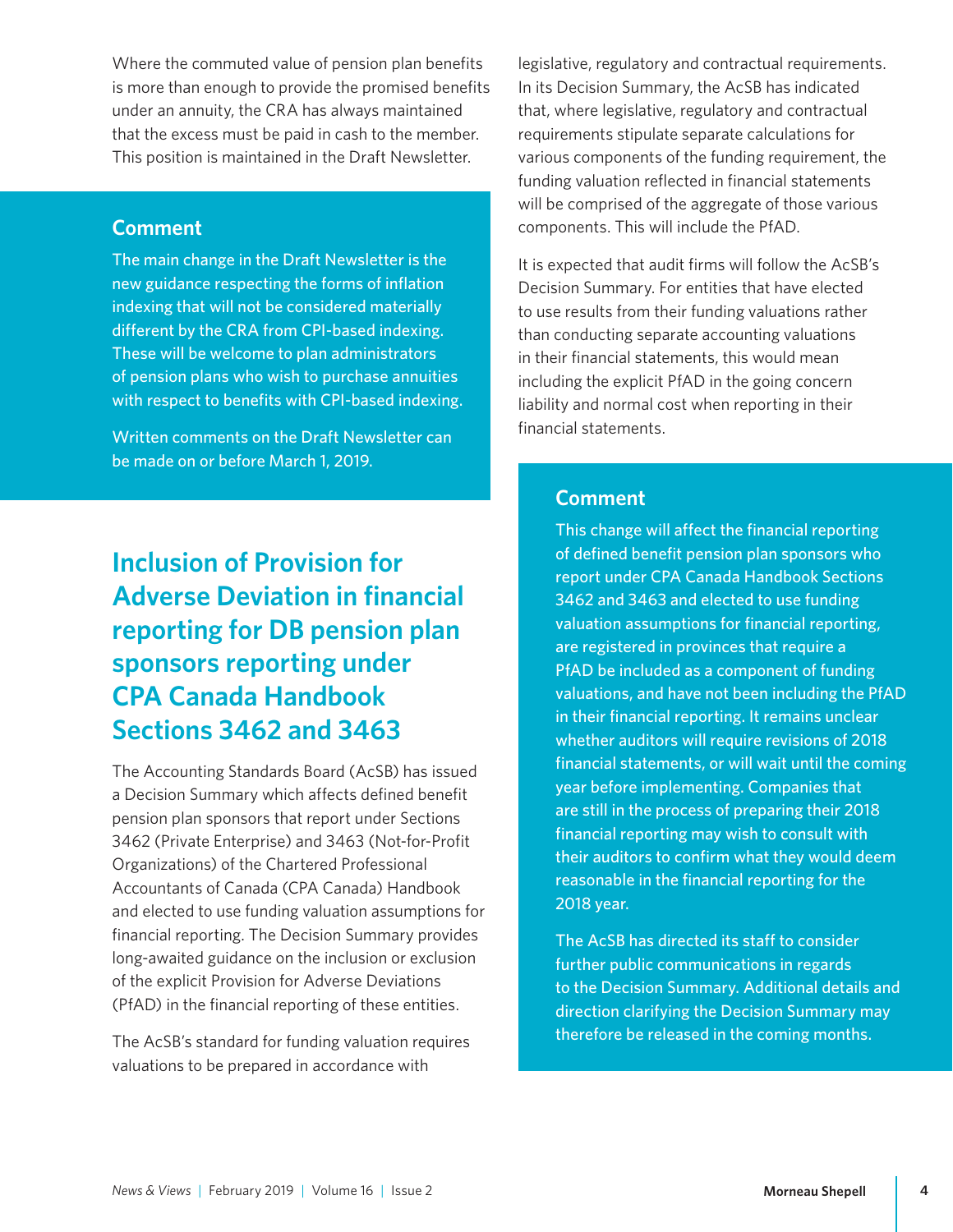# <span id="page-4-0"></span>**Alberta adopts joint governance structure for large public sector pension plans**

On December 11, 2018, Alberta adopted Bill 27, which will transition the Local Authorities Pension Plan, the Public Service Pension Plan, and the Special Forces Pension Plan to a joint governance structure. Once the plans have transitioned to the new governance structure, newly created sponsor boards and corporations will be responsible for the plan design and administration, respectively, and the Alberta government will no longer act as the plan sponsor and administrator.

The three affected pension plans are large public sector pension plans, with a combined 450 employers, 350,000 members, and \$59.3 billion of managed assets. The plans will continue to be under the jurisdiction of the *Employment Pension Plan Act* and the Alberta Superintendent of Pensions.

## **Role of the sponsor board**

The legislation will transition the sponsor role for each plan from the Alberta government to a newly created sponsor board for each plan.

#### **Correction: federal pay equity compliance deadline**

The article titled "New pay equity obligations for federally regulated employers" in the January 2019 *News & Views* erroneously stated that federally regulated employers of ten or more employees are required to establish a pay equity plan and make the required pay increases, if any, by December 13, 2021.

In fact, the deadline will be three years after the new *Pay Equity Act* comes into force. The date the new *Pay Equity Act* comes into force is unknown, and therefore the deadline is also unknown.

The article has been corrected on the Morneau Shepell website. We apologize for the error.

The three newly created sponsor boards will be made up of equal numbers of employee and employer representatives, providing the two sides with an equal say in managing and designing their plans to suit their needs.

The sponsor board will manage contribution and benefit levels, and will also establish the funding policy for the plan. The sponsor board will have the power to amend the pension plan and to change plan design.

The sponsor board will also establish rules respecting expenses that may be charged to the plan by the administrative corporation.

The sponsor board will not include retiree representatives, but is required to consider the needs of all members, including retirees.

## **Role of the administrative corporation**

The plan trustee administrative roles will now be performed by the corporation of each plan. Directors of the corporation are also appointed equally by the employees and employers, but a person may not sit on both the sponsor board and corporation board. Appointment to either board is not subject to approval from the Alberta government.

Service agreements in place with the Alberta Investment Management Company and Alberta Pension Services will remain in place for next five years, and, after this period, any decisions to renew the contracts will be made by the corporations.

#### **Timing**

The affected plans will transition to the new structure on March 1, 2019, and regulations will be adopted in early 2019 to accommodate the new governance structure.

After March 1, 2019, the sponsor boards and administrative corporations will begin to manage their respective pension plans, and the government of Alberta will no longer act as sponsor and administrator for the plans.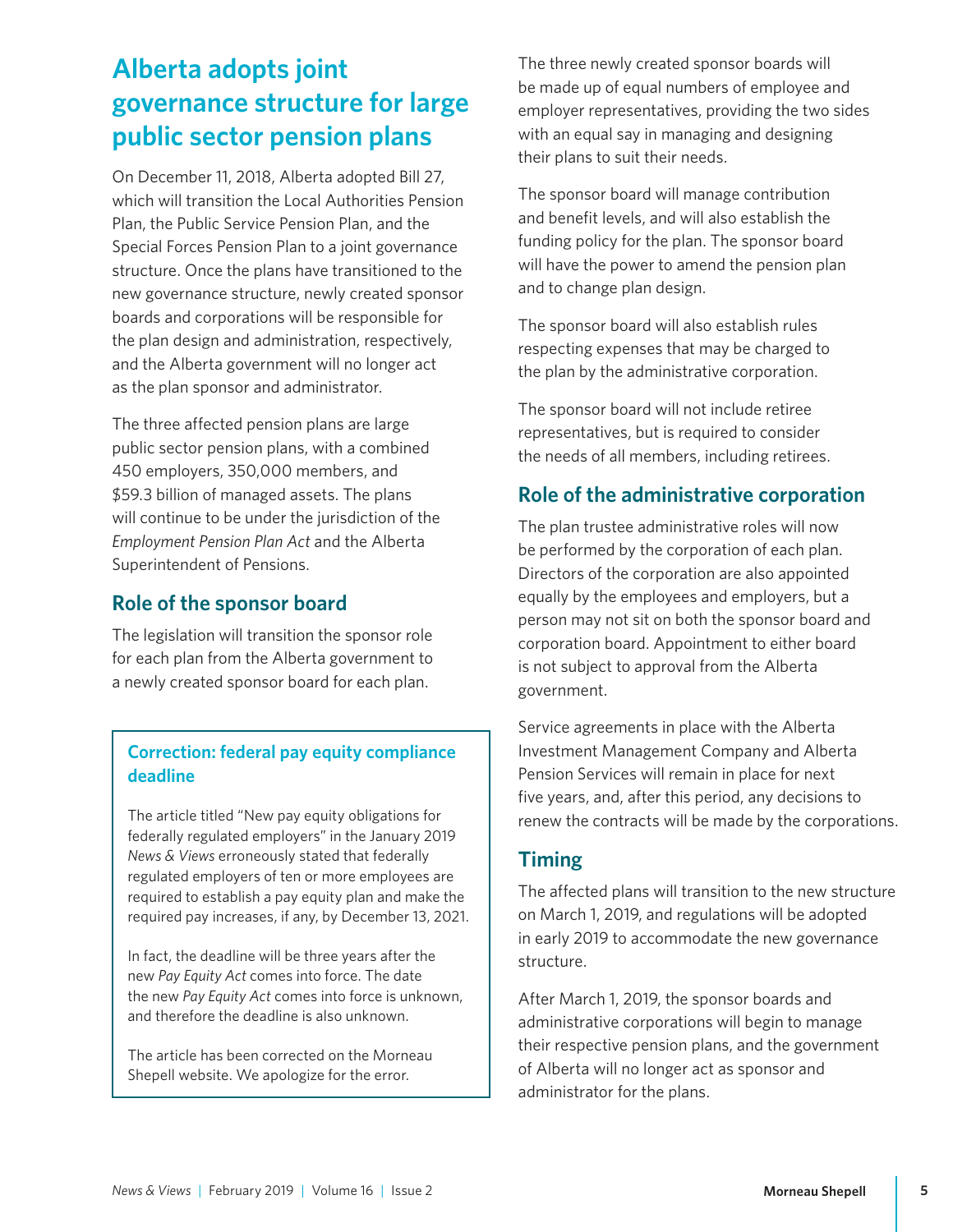#### **Comment**

Members will see little change over the short term, as the new legislation only affects the governance structure and does not impact plan benefits or how they are funded. The sponsor boards will be responsible for any future contribution and benefit changes, and the government will be removed from the decision making process.

The joint governance structure of public section pension plans has already been adopted by British Columbia and Ontario for large public sector pension plans. With Alberta also adopting this structure, other Canadian provinces may also consider establishing joint governance of their own public sector pension plans.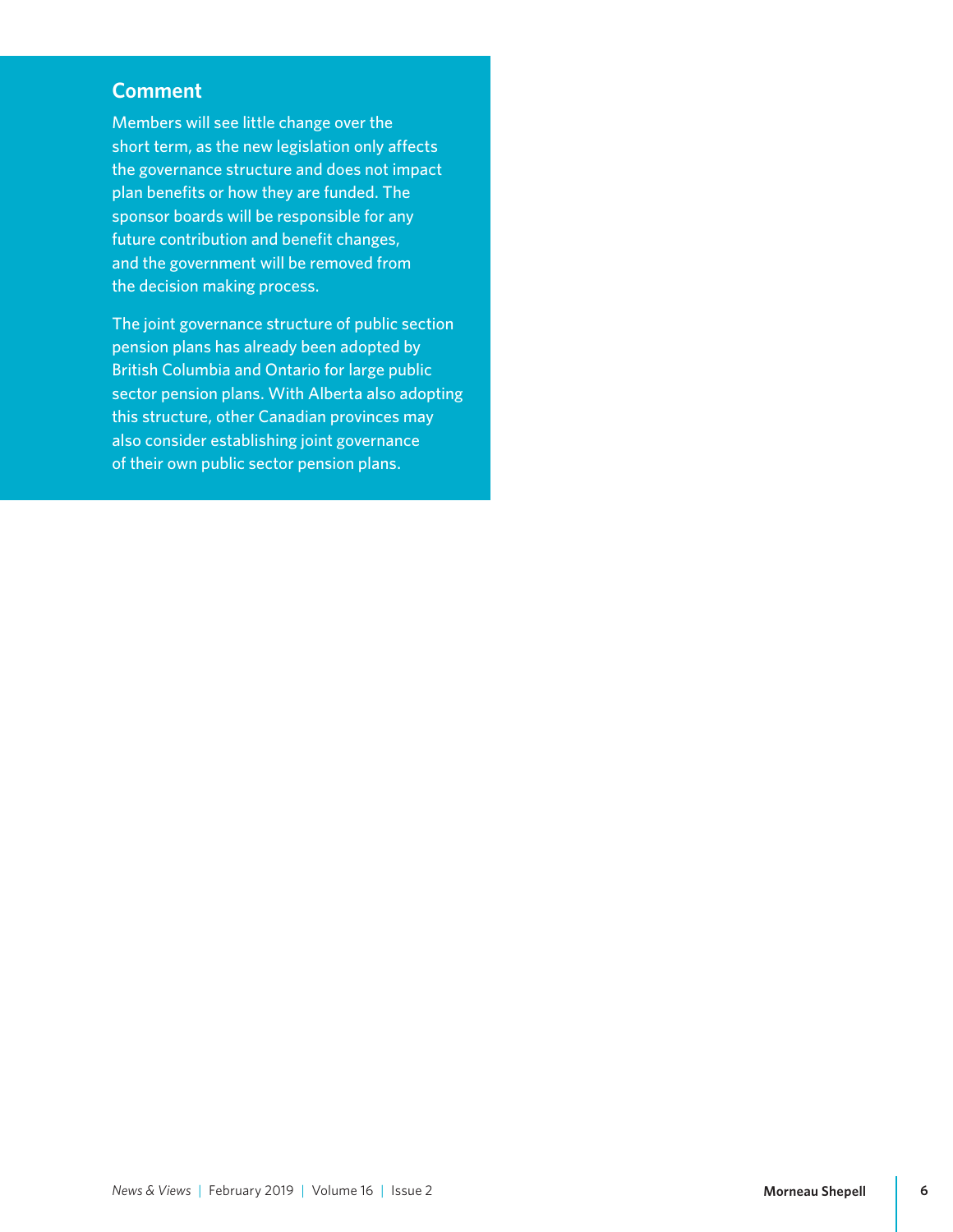## <span id="page-6-0"></span>**Tracking the funded status of pension plans as at January 31, 2019**

This graph shows the changes in the financial position of a typical defined benefit plan with an average duration since December 31, 2018. For this illustration, assets and liabilities of the plan were each arbitrarily set at \$100 million as at December 31, 2018. The estimate of the solvency liabilities reflects the new CIA guidance for valuations effective December 31, 2018 or later. The following graph shows the impact of three typical portfolios on plan assets and the effect of interest rate changes on solvency liabilities of medium duration.

The evolution of the financial situation of pension plans since December 31, 2018



During the month of January, Canadian universe bonds, Canadian long-term bonds, Canadian long-term provincial bonds, Canadian equity markets, the global equity markets (CAD) as well as alternative investments showed positive returns. With a return of 4.4%, the 60/40 portfolio outperformed the low volatility portfolio (LDI1 ) (3.7%) and the highly diversified portfolio (HD) (3.6%).

The prescribed CIA annuity purchase rates as well as the commuted value rates used in the calculation of solvency liabilities decreased. As a result, the solvency liabilities increased by 4.1% for a medium duration plan. For this type of plan, an investment in the LDI or the HD portfolio resulted in a decrease of the solvency ratio while an investment in the 60/40 resulted in an increase of the solvency ratio.

<sup>1</sup> Liability driven investment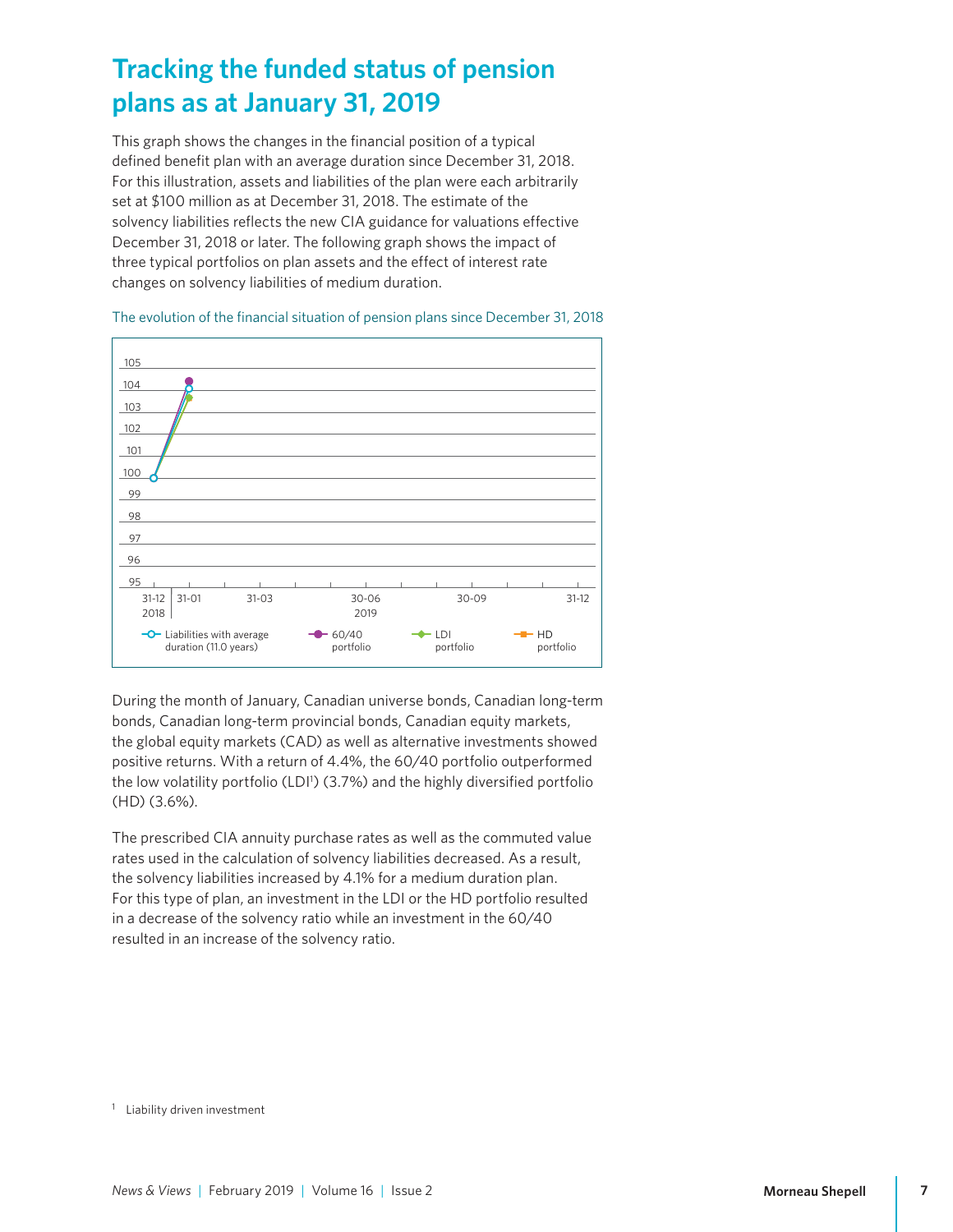The table shows the impact of past returns on plan assets and the effect of interest rate changes on solvency liabilities of a medium duration plan, based on the plan's initial solvency ratio as at December 31, 2018. The graph shows the asset allocation of the three typical portfolios.

| <b>Initial solvency</b><br>ratio as at<br><b>December 31, 2018</b> | Evolution of the solvency ratio as at January 31, 2019<br>for three different portfolios |                                   |                                        |
|--------------------------------------------------------------------|------------------------------------------------------------------------------------------|-----------------------------------|----------------------------------------|
|                                                                    | 60/40<br>portfolio                                                                       | Low volatility<br>portfolio (LDI) | <b>Highly diversified</b><br>portfolio |
| 100%                                                               | 100.3%                                                                                   | 99.6%                             | 99.6%                                  |
| 90%                                                                | 90.3%                                                                                    | 89.6%                             | 89.6%                                  |
| 80%                                                                | 80.3%                                                                                    | 79.7%                             | 79.7%                                  |
| 70%                                                                | 70.2%                                                                                    | 69.7%                             | 69.7%                                  |
| 60%                                                                | 60.2%                                                                                    | 59.8%                             | 59.7%                                  |



Please contact your Morneau Shepell consultant for a customized analysis of your pension plan.

## **Comments**

- 1. No consideration has been made for contributions paid to the plan or for benefits paid out of the plan.
- 2. Solvency liabilities are projected using the rates prescribed by the CIA for the purpose of determining pension commuted values.
- 3. The underlying typical defined benefit plan is a final average plan with no pension indexing, including active and inactive participants representing 60% and 40% of liabilities, respectively.
- 4. Assets are shown at full market value. Returns on assets are based on three typical benchmark portfolios.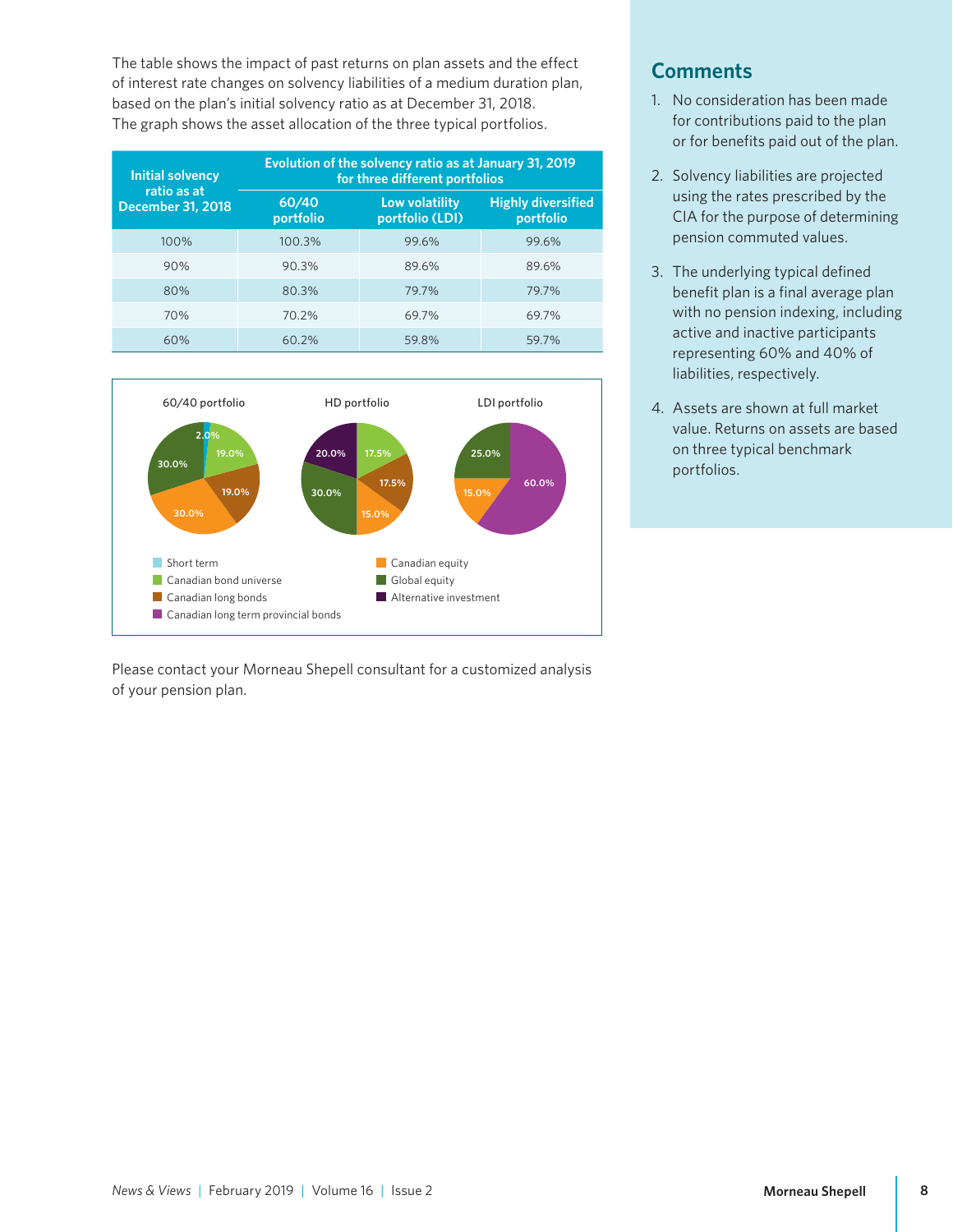# <span id="page-8-0"></span>**Impact on pension expense under international accounting as at January 31, 2019**

Every year, companies must establish an expense for their defined benefit pension plans. The graph shows the expense impact for a typical pension plan that starts the year at an arbitrary value of 100 (expense index). The expense is influenced by changes in the discount rate based on high-quality corporate and provincial (adjusted) bonds and the median return of pension fund assets.

#### Expense Index from December 31, 2018



The table below shows the discount rates for varying durations and the change since the beginning of the year. A plan's duration generally varies between 10 (mature plan) and 20 (young plan).

#### Discount rate

| <b>Duration</b> | December 2018 | January 2019 | Change in 2019 |
|-----------------|---------------|--------------|----------------|
| 11              | 3.72%         | 3.52%        | $-20$ bps      |
| 14              | 3.81%         | 3.62%        | $-19$ bps      |
| 17              | 3.87%         | 3.68%        | $-19$ bps      |
| 20              | 3.90%         | 3.72%        | $-18$ bps      |

Since the beginning of the year, the pension expense has increased by 5% (for a contributory plan) due to the decrease in the discount rates, despite the good returns on assets (relative to the discount rate).

Please contact your Morneau Shepell consultant for a customized analysis of your pension plan.

#### **Comments**

- 1. The expense is established as at December 31, 2018, based on the average financial position of the pension plans used in our 2018 *Survey of Economic Assumptions in Accounting for Pensions and Other Post-Retirement Benefits report* (i.e. a ratio of assets to obligation value of 95% as at December 31, 2017).
- 2. The return on assets corresponds to the return on the Morneau Shepell benchmark portfolio (55% equities and 45% fixed income), which reflects the average asset mix in our 2018 Survey.
- 3. The actuarial obligation is that of a final average earnings plan, without indexing (two scenarios: with and without employee contributions).